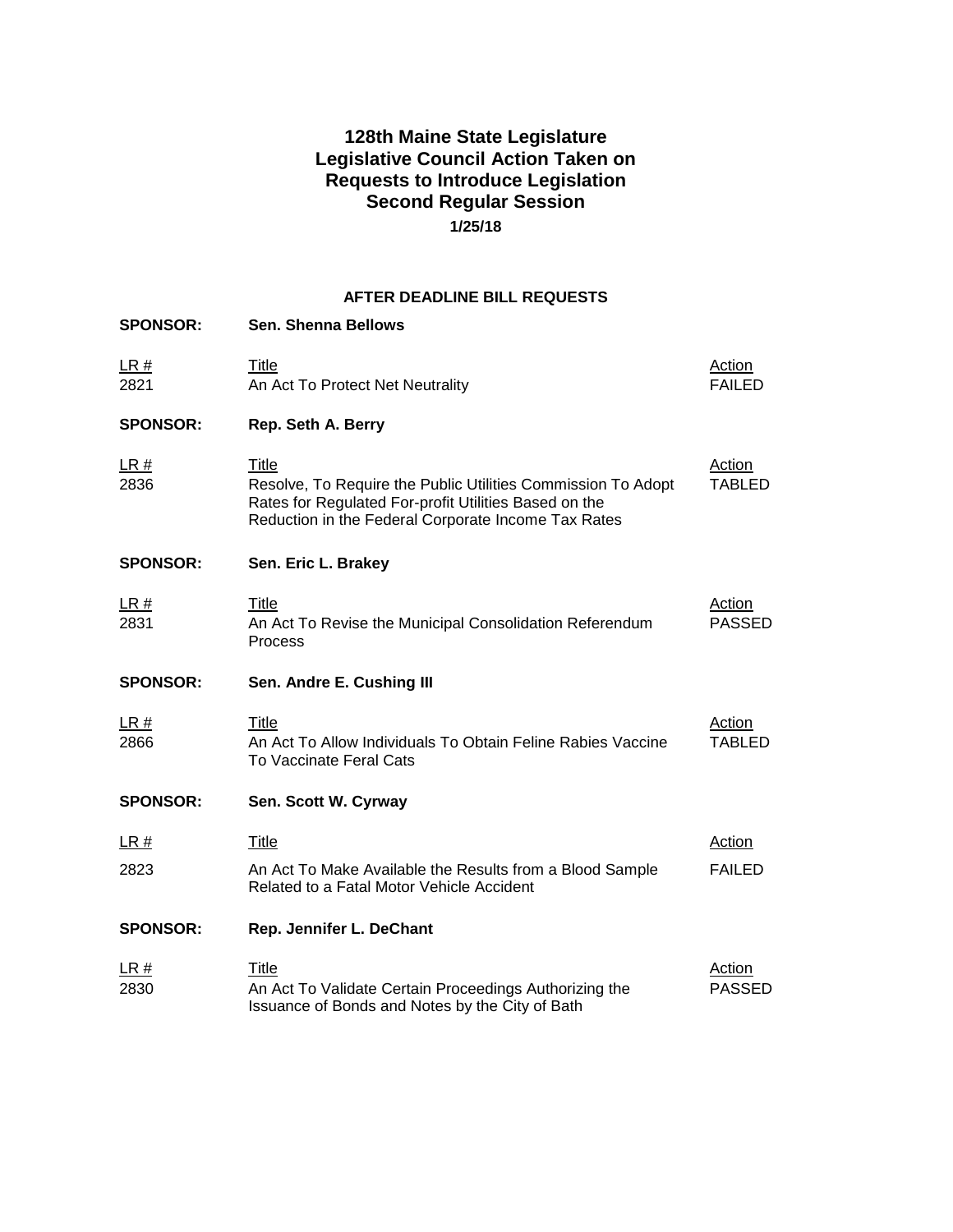| <b>SPONSOR:</b>     | Rep. Jessica L. Fay                                                                                                                                                                |                                |
|---------------------|------------------------------------------------------------------------------------------------------------------------------------------------------------------------------------|--------------------------------|
| <u>LR #</u><br>2841 | <b>Title</b><br>An Act To Ensure Fuel Delivery during Emergencies                                                                                                                  | <b>Action</b><br><b>TABLED</b> |
| <b>SPONSOR:</b>     | <b>Speaker Sara Gideon</b>                                                                                                                                                         |                                |
| <u>LR #</u><br>2822 | <b>Title</b><br>An Act To Restore Net Neutrality Protections to Consumers in<br>Maine                                                                                              | Action<br><b>TABLED</b>        |
| <b>SPONSOR:</b>     | Rep. James R. Handy                                                                                                                                                                |                                |
| <u>LR #</u><br>2824 | Title<br>An Act To Preserve Internet Freedom in the State by<br>Protecting Net Neutrality in the State                                                                             | <b>Action</b><br><b>FAILED</b> |
| <b>SPONSOR:</b>     | Rep. George W. Hogan                                                                                                                                                               |                                |
| <u>LR #</u><br>2825 | Title<br>An Act To Amend the Format of Municipal Questions on<br><b>Ballots</b>                                                                                                    | Action<br><b>FAILED</b>        |
| <b>SPONSOR:</b>     | Sen. Troy D. Jackson                                                                                                                                                               |                                |
| <u>LR #</u><br>2828 | Title<br>An Act To Amend the Law Regarding the Interest Rate for<br>State Loans under the Potato Marketing Improvement Fund                                                        | <b>Action</b><br><b>PASSED</b> |
| 2846                | Resolve, Directing the Public Utilities Commission To Give<br>Final Approval for a Long-term Contract for Electricity from<br><b>Experimental Floating Turbines</b>                | <b>TABLED</b>                  |
| 2867                | An Act To Provide the State the Right of First Refusal for the<br>Purchase of Land on Which a Subsidy Has Been Paid                                                                | <b>PASSED</b>                  |
| <b>SPONSOR:</b>     | Sen. Nathan L. Libby                                                                                                                                                               |                                |
| <u>LR #</u><br>2837 | Title<br>An Act To Require Annual In-person Sexual Harassment<br>Training for Legislators, Legislative Employees, Constitutional<br>Officers and Liaisons and Registered Lobbyists | <b>Action</b><br><b>TABLED</b> |
| 2842                | An Act To Regulate Alcohol Advertising Like Tobacco<br>Advertising                                                                                                                 | <b>FAILED</b>                  |
| 2848                | An Act To Provide Reasonable Exemptions from the Work                                                                                                                              | TABLED                         |

2848 An Act To Provide Reasonable Exemptions from the Work Requirements for MaineCare for Persons Who Are Elderly or Disabled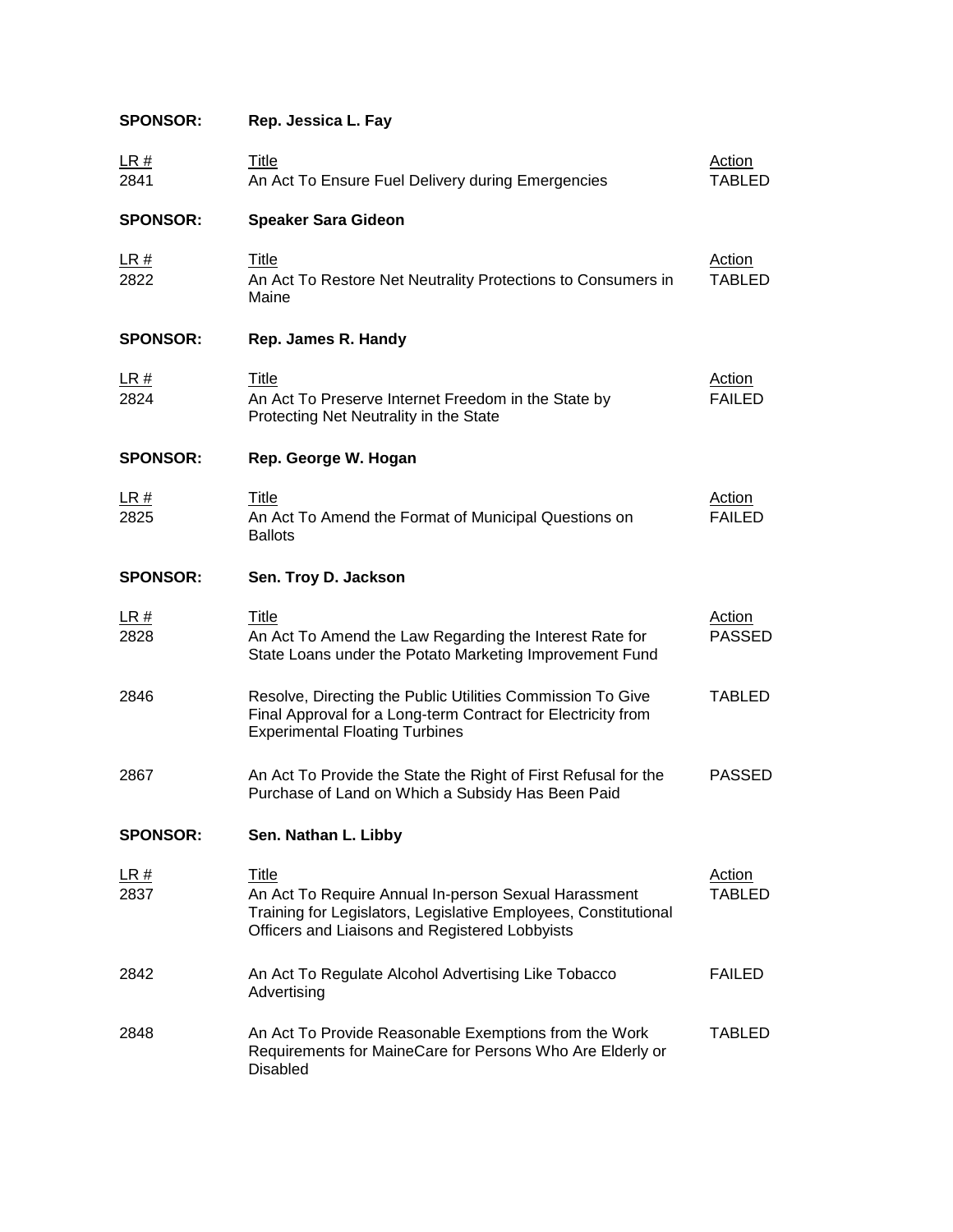## **SPONSOR: Rep. Matthew G. Pouliot**

**LR #** Title **The Title Action** 2863 An Act To Establish as a Class D Crime the Intentional Photographing of a Minor without Consent of the Minor's Parent or Guardian by an Individual Required To Register as a Sex Offender PASSED

#### **JOINT RESOLUTIONS**

- **SPONSOR: Sen. Justin Mark Chenette**
- **LR #** Title **The Title Action** 2850 JOINT RESOLUTION MEMORIALIZING THE CONGRESS OF THE UNITED STATES TO EXEMPT MAINE FROM THE NEW OFFSHORE DRILLING RULES PROPOSED BY THE UNITED STATES DEPARTMENT OF THE INTERIOR TABLED
- **SPONSOR: Rep. Michael Gilbert Devin**

**SPONSOR: Rep. Barbara A. Cardone**

**LR #** Title **The Title Action** 2844 JOINT RESOLUTION MEMORIALIZING THE PRESIDENT OF THE UNITED STATES AND THE UNITED STATES CONGRESS TO EXCLUDE THE STATE OF MAINE FROM OFFSHORE OIL AND GAS DRILLING AND EXPLORATION ACTIVITIES, INCLUDING SEISMIC AIRGUN BLASTING TABLED

### **TABLED BY THE LEGISLATIVE COUNCIL**

#### **AFTER DEADLINE BILL REQUESTS**

- **LR #** Title **The Title Action** 2806 An Act To Amend the Maine Uniform Trust Code Tabled 12/14/17 PASSED **SPONSOR: Sen. Michael E. Carpenter LR #** Title **The Title Action** 2797 An Act To Amend the Laws Governing Indecent Conduct To Include Distribution of Photographic Images Tabled 12/14/17 PASSED **SPONSOR: Rep. Owen D. Casas**
- **LR #** Title **The Title Action** 2795 RESOLUTION, AMENDING THE CONSTITUTION OF MAINE TO ALLOW FOR RANKED-CHOICE VOTING Tabled 12/14/17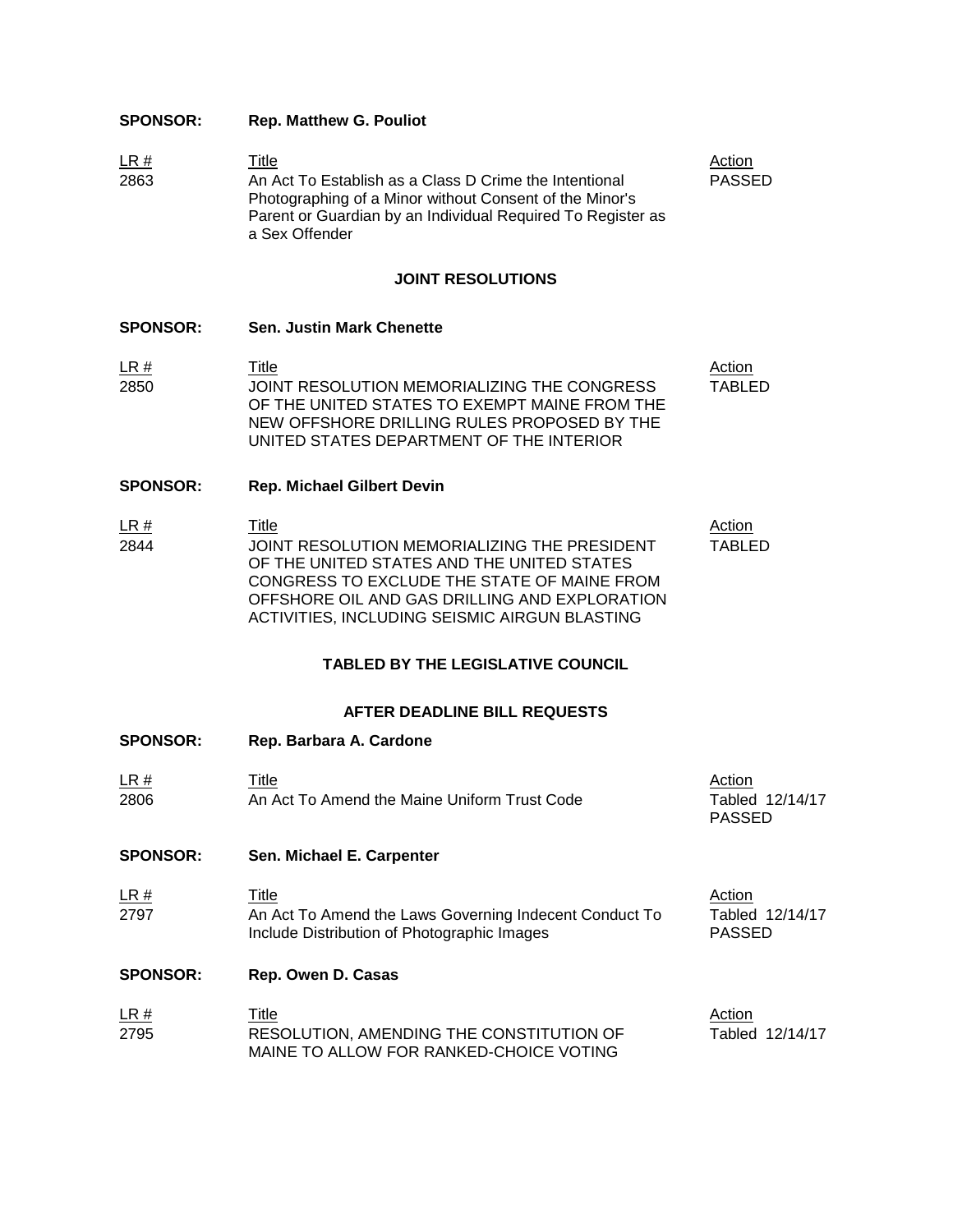|                     | <b>Sen. Justin Mark Chenette</b>                                                                                                    |                                                   |
|---------------------|-------------------------------------------------------------------------------------------------------------------------------------|---------------------------------------------------|
| <u>LR #</u><br>2802 | <u>Title</u><br>An Act To Prevent the State Take-over of Local Roads<br>without Local Approval                                      | <b>Action</b><br>Tabled 12/14/17<br><b>FAILED</b> |
| 2803                | An Act To Reverse the Department of Transportation Take-<br>over of Killick Pond Road in Hollis                                     | Tabled 12/14/17<br><b>FAILED</b>                  |
| <b>SPONSOR:</b>     | Sen. Scott W. Cyrway                                                                                                                |                                                   |
| <u>LR #</u><br>2799 | <b>Title</b><br>An Act To Provide a License at No Charge to Student<br>Plumbers for On-the-job Training                             | Action<br>Tabled 12/14/17<br><b>FAILED</b>        |
| 2800                | An Act To Ban Drinkable Marijuana                                                                                                   | Tabled 12/14/17<br><b>FAILED</b>                  |
| <b>SPONSOR:</b>     | Rep. Ryan M. Fecteau                                                                                                                |                                                   |
| <u>LR #</u><br>2796 | Title<br>An Act To Improve Efficiency in the Delivery of Workforce<br>Training                                                      | Action<br>Tabled 12/14/17                         |
| <b>SPONSOR:</b>     | Rep. Scott M. Hamann                                                                                                                |                                                   |
| <u>LR #</u><br>2792 | <b>Title</b><br>An Act To Prohibit the Purchase and Possession of Bump<br><b>Stocks</b>                                             | <b>Action</b><br>Tabled 12/14/17                  |
|                     |                                                                                                                                     |                                                   |
| <b>SPONSOR:</b>     | Rep. Gary L. Hilliard                                                                                                               |                                                   |
| <u>LR #</u><br>2794 | <b>Title</b><br>An Act To Educate the Public Concerning Health and Safety<br>Matters Relating to the Use of Marijuana               | <b>Action</b><br>Tabled 12/14/17                  |
| <b>SPONSOR:</b>     | <b>Rep. Richard S. Malaby</b>                                                                                                       |                                                   |
| <u>LR #</u><br>2811 | <u>Title</u><br>Resolve, Regarding Increases in Reimbursement Rates for<br>Certain Children's Habilitative Services under MaineCare | <b>Action</b><br>Tabled 12/14/17<br><b>PASSED</b> |
| <b>SPONSOR:</b>     | Pres. Michael D. Thibodeau                                                                                                          |                                                   |